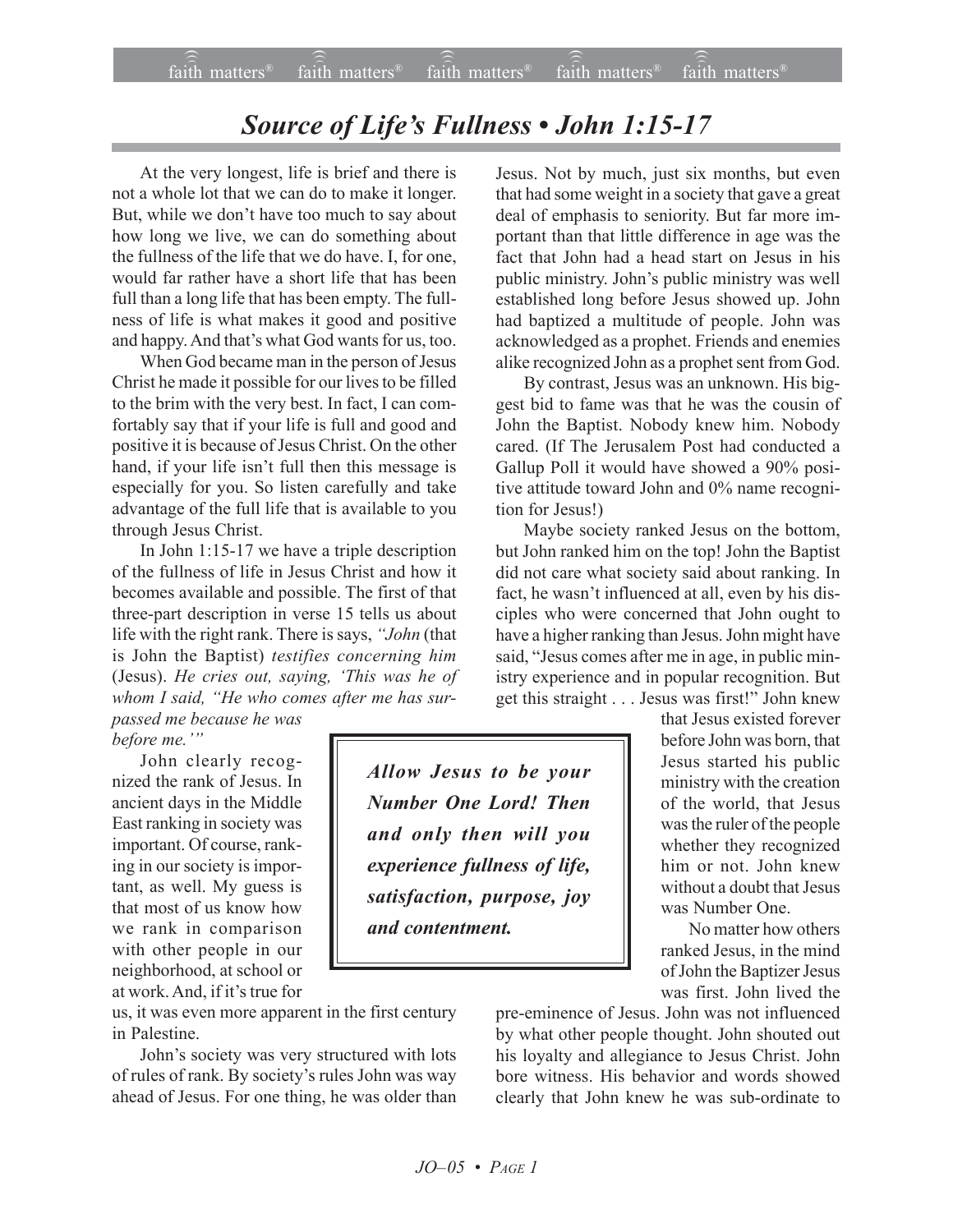Jesus Christ. In other words, if you look at John and listen to John if will quickly come through loud and clear that Jesus Christ is unquestionably Lord of John's life.

So, how do you rank Jesus Christ in your life? That is the single most important question you will ever answer. No matter how old you are or how much experience you have or what other people think about you . . . how do you rank yourself in relationship to Jesus Christ?

If Jesus Christ is ranked number one in your life it shows as clearly as it did in the life and the words of John the Baptist. It's not a secret you can keep. It shows in your speech and your actions. Your life is full and satisfied to the brim!

But, if you rank Jesus anywhere else but number one in your life, you have a problem. Your life is not full or satisfied or good or joyous. It shows up in the way you talk and the way you act and the way you look. It shows up in selfishness, a critical spirit, pride, materialism, unhappiness, confused priorities, foul language. It shows!

One Christmas when our children were little we took them to see a large animated display at a downtown department store. The line was very long but it was well-worth the wait. The magnificent displays captured the children's imagination. I liked it myself. But I noticed that our 5 year old son was looking intently at a very reallooking stuffed owl that appeared to be looking back at him. As I quietly walked behind him I heard our son finally say to that owl, "Do you have a staring problem?"

After a long hard look at your life, maybe you need to ask yourself the obvious question: ìDo you have a ranking problem?î Is Jesus Christ other than Number One in your life? Is he not absolute Lord of your life? Do you not live for him and him alone?

Make a decision to allow Jesus to be your Number One Lord! Then and only then will you experience fullness of life, satisfaction, purpose, joy and contentment. What about it? Do you have a ranking problem? If so, what are you going to do about it?

Verse 16 talks about life with the right source. It says, "From the fullness of his grace we have *all received one blessing after another.* "You see,

Jesus Christ is full of whatever we need in life health, spouse, job, direction, energy, purpose, happiness, money, salvation, assurance, peace. Jesus is God! Therefore, he has whatever we need. It's true! We can spend a lifetime grumbling about what we don't have. We can spend a lifetime searching elsewhere for fullness of life. But the only right source for meeting our real needs is Jesus Christ alone!

William Barclay was a world-famous Bible commentator. He was also a newspaper columnist in the United Kingdom. Here is a paragraph he wrote about Jesus:

> In Jesus there dwelt the totality of the wisdom, the power, the love of God. Just because of that Jesus is inexhaustible. A man can go to Jesus with any need and find the need supplied. A man can go to Jesus with any ideal and find that ideal realized. In Jesus the man in love with beauty will find the supreme beauty. In Jesus the man to whom life is the search for knowledge will find the supreme revelation. In Jesus the man who needs courage will find the pattern and the secret of being brave. In Jesus the man who feels he cannot cope with life will find the Master of Life and the power to live. In Jesus the man who is conscious of his sin will find the forgiveness for his sin and the strength to be good. In Jesus  $\dots$  "the spring of divine life" becomes available to men.

Do you believe that? Do you really believe it? Do you truly believe that whatever you need to make life full is to be found in the right source of Jesus Christ? It's true! Jesus Christ is the source for fullness of life and the meeting of every need.

In verse 16 we are told, "From the fullness" *of his grace we have all received one blessing after another.*" Grace refers to the goodness of God. The grace of Jesus Christ is limitless. And from the fullness of that grace he just keeps on piling on one blessing after another.

It works something like this. Last week you were hit by an unkind criticism that hurt you. You needed special grace to carry that burden. God blessed you with grace for then but now you don't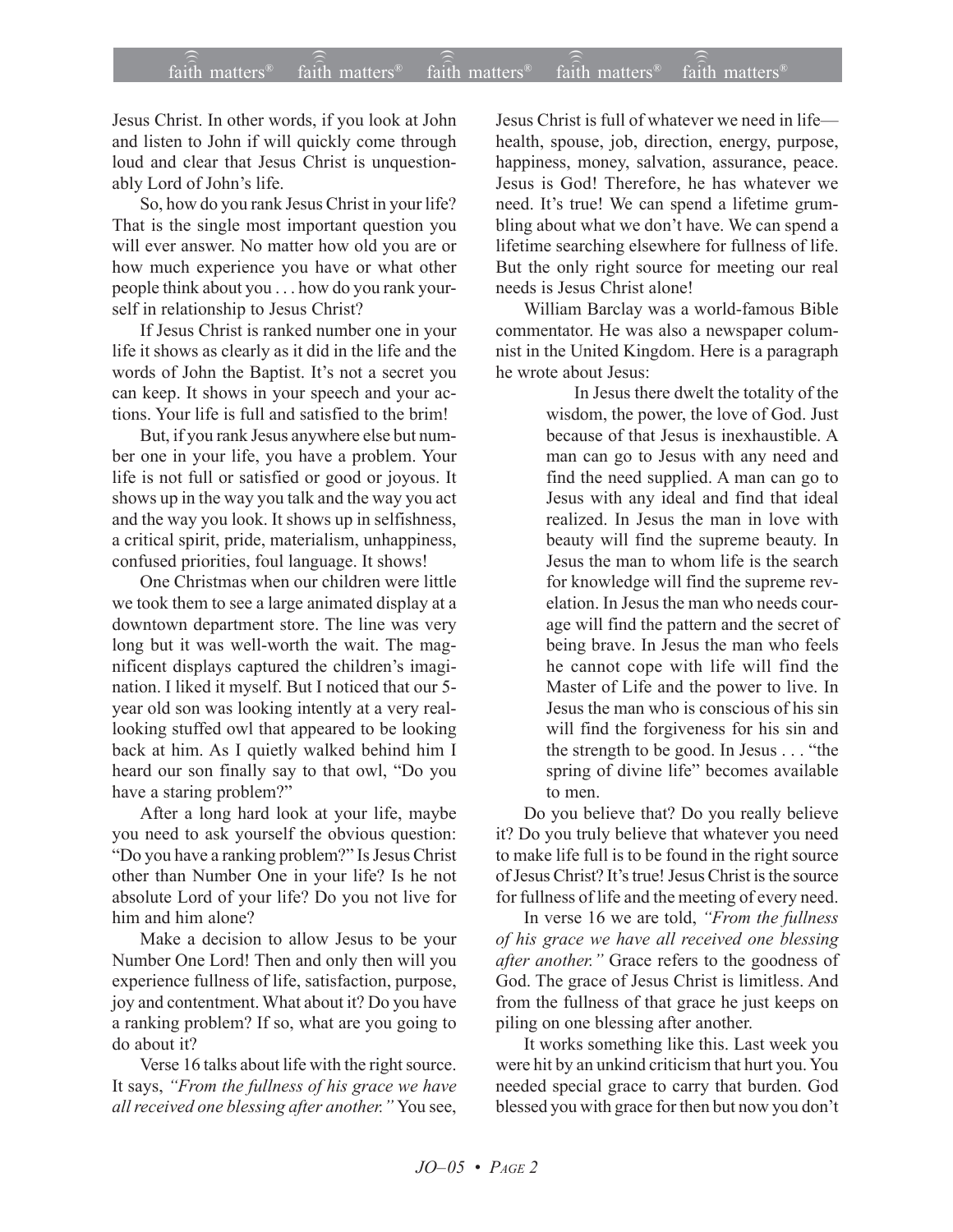## $\widehat{\widehat{\mathfrak{tair}}}$  matters  $\widehat{\widehat{\mathfrak{tair}}}$  matters  $\widehat{\widehat{\mathfrak{tair}}}$  matters  $\widehat{\widehat{\mathfrak{tair}}}$  matters  $\widehat{\widehat{\mathfrak{se}}}$  faith matters faith matters<sup>®</sup>  $f$ <sub>aith</sub> matters<sup>®</sup>  $\widehat{f}$ aith matters

need it anymore because that matter is over. Now this week you face a serious health issue and you need new grace, a new blessing, from God. So, God gives you the new grace that you need. When you were young you needed grace for youth. Now you need grace for middle age. Someday you will need grace for old age. Then, someday you will need grace for dying. God will shower you with grace upon grace upon grace . . . one blessing after another!

It is not a matter of good works. God gives us blessings out of his grace, his goodness. The grace of God is the assurance that our needs will be met.

Have you ever traveled across the "Big Sky Country" of Montana? You come over a hill and are stunned by a breathtaking horizon as far as your eye can see. It is so big and so beautiful that you can hardly take it in. You drive through a day you think you will never forget and you experience the sunset. But the next morning you arise and drive over another hill as the sun begins another day and you see another horizon that is bigger and better so that you forget the beauty of yesterday as you drink in the wonder of today's beauty. And on and on and on it goes.

So it is with the grace of God. Every day there's a new sunrise; every day there's a new horizon; every day there's a new blessing. And God's grace

is sufficient. So, don't look to the world and don't look to yourself and don't look to others as the source of fulfillment in life. Look to Jesus! Accept him! Believe in him! Trust him! Count on him! Depend on him!

In verse 17 we find the third part to the description

which is life with the right motive: *'For the law was given through Moses; grace and truth came through Jesus Christ.*" This sentence tells about two ways of motivation in life: Life under law and life under grace. This is one of the most important lessons of Christian living.

The Old Testament law came through Moses. It was good and it was helpful but it was incomplete. It didn't give a full revelation. The law pointed to the later coming of Jesus Christ but he

had not yet come. The law was especially effective in showing people their sinfulness and lostness. The law was good in that it was preparatory, leading to Jesus Christ. That's what the apostle Paul writes in Colossians 2:17: *ìThese are a shadow of the things that were to come; the reality, however, is found in Christ.*" When you read and understand God's law and his holiness you become keenly aware of your sinfulness, weaknesses and inadequacies. You realize how desperately you need a Savior.

However, if you stick with the law, you have a very improper motive for life. That's not just referring to the Old Testament law but a legalistic approach to life by rules and regulations. People who do that are overwhelmed by their sin. They constantly have a sense of inadequacy and weakness and failure and guilt. Then they begin to transfer it to other people. They become hostile and critical and put other people down. Their lives are empty when they should be full.

The gospel brings a complete turn around. Instead of life under law we are offered life under grace. Jesus Christ brought grace . . . the freedom to live freely under God's goodness. And Jesus Christ brought truth . . . the true realities which were only foreshadowed and predicted under the Old Testament law. Life lived under the grace and

*Life lived under the grace and truth of Jesus Christ is full and good and free and joyous and much, much more.*

truth of Jesus Christ is full and good and free and joyous and much, much more.

Life under grace is far better than life under law! Humanly, we would expect that release from rules and laws would lead to

sin. This proves the greatness of the grace and truth of Jesus Christ because Jesus Christ produces happier and holier lives with grace than ever could be produced with laws. If you haven't learned the freedom of living the Christian life under grace instead of law you really have a marvelous treat ahead! It is William Barclay again who said, "With the coming of Jesus we no longer seek to obey the law of God like slaves; we seek to answer the love of God like sons."